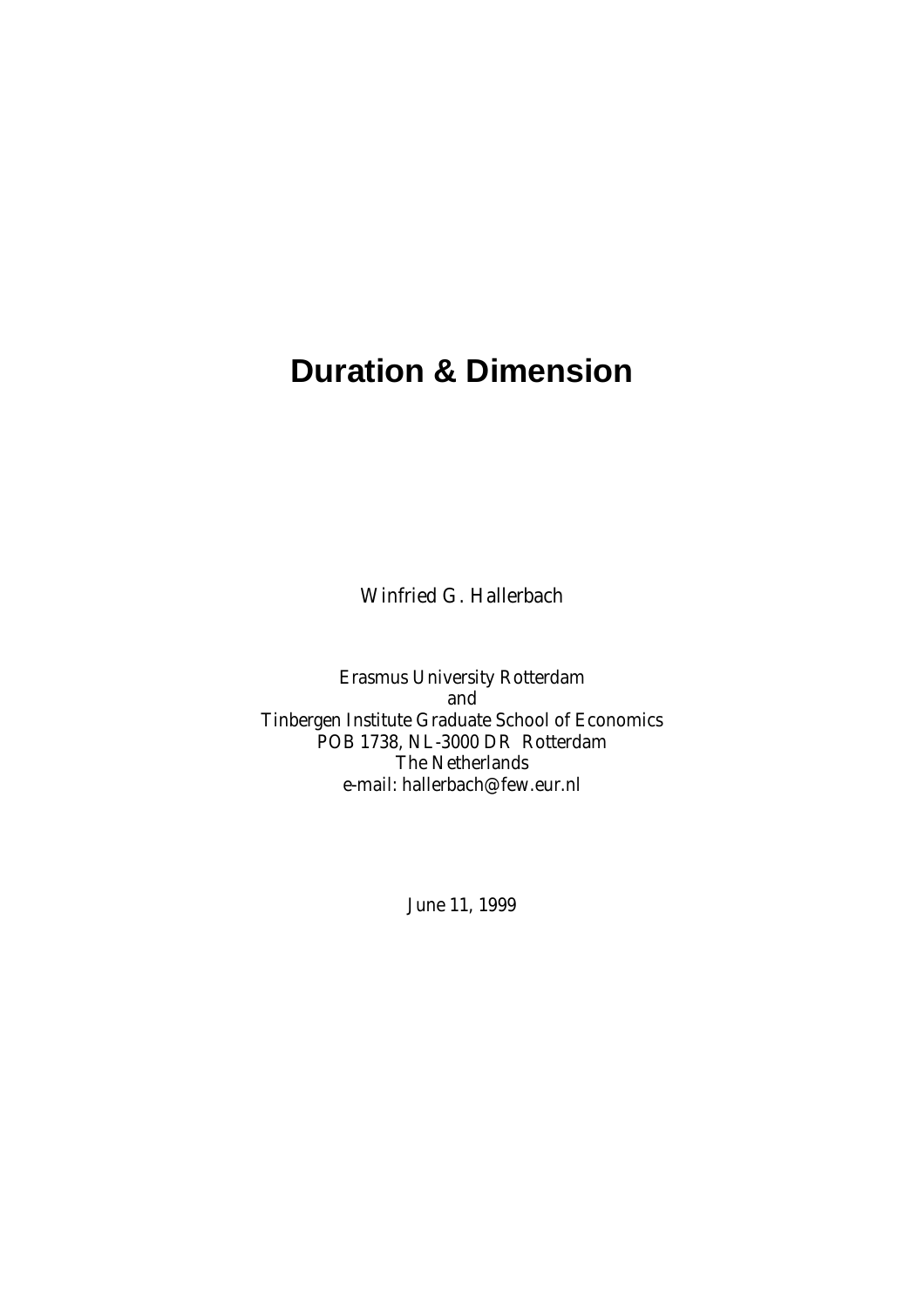# **Abstract**

In fixed income analysis, duration plays a central role as a proxy for interest rate risk exposure. Although this role relies on the interpretation of duration as (minus) the yield elasticity of the bond price, duration is measured as a bond's present value weighted average time to maturity and expressed in terms of years. Hence duration is regarded as an elasticity with a time dimension. In this note we resolve this apparent duration paradox and show that duration is a pure number.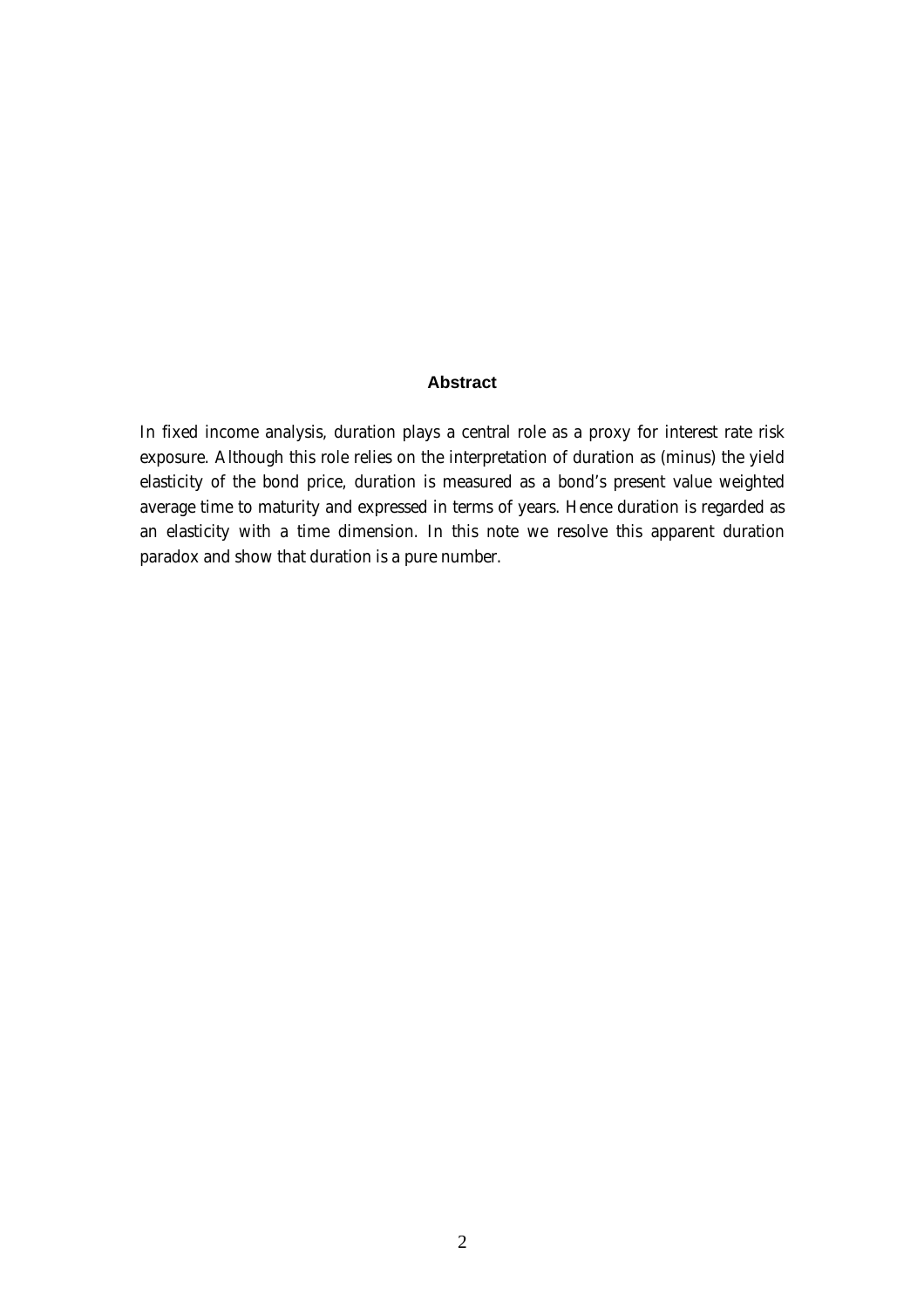## **The problem**

The Macaulay duration of a bond is defined as its present value weighted average time to maturity. Macaulay [1938] specified this duration as a descriptive measure for bonds. Since the weighted average time to maturity takes into account the timing of all cash flows and not only of the principal, duration is more meaningful in this respect than a bond's maturity. In interest rate immunization theory, duration characteristics play a central role in relating bond price variability to changes in the yield to maturity (or "the" interest rate). The link between bond price variability and duration was originally discovered by Hicks [1939] and Samuelson [1945], and rediscovered by Fisher [1966] (although in a different context) and Fisher & Weil [1971]. Since then, duration has positioned itself firmly in fixed income analysis as a proxy for interest rate risk exposure.

Although Hicks [1939,p.186] and Samuelson [1945, p.19] were interested in duration as a yield elasticity, they equate duration with "average (time) period" in the spirit of Macaulay. Hicks [1939, p.187, fn.I] remarks that "[t]he reader may also find it rather surprising that an elasticity, usually supposed to be a pure number, independent of units, turns out to be equal to a length of time. This is a consequence of compound interest." Although the importance of duration in modern financial theory relies on its interpretation as (minus) an elasticity, duration is still and without exception measured in terms of time periods (see authoritative texts as Fabozzi [1996, Ch.4], Fabozzi [1997, Ch.5], Haugen [1997, pp.425ff] and Sharpe, Alexander & Bailey [1999, pp.424ff], e.g.).

Startled by Hick's surprise, the purpose of this note is to show that duration is indeed independent of time − as we would expect from its definition as an elasticity. The same argument applies to higher order terms in the Taylor series expansion of the bond price : (hyper-) convexities. The reason for the general confusion on this point is not compound interest, but a sloppy description of the present value formula. We first review the standard argument to present value calculations and bond duration whereafter we resolve the apparent duration paradox.

#### **The standard argument**

Assuming an annual coupon, the value *B* of an option-free bond on a coupon date (immediately after receiving the coupon) is:

(1) 
$$
B = PV(CF_t) = \sum_{t=1}^{T} \frac{CF_t}{(1+Y)^t}
$$

where:  $PV(\cdot)$  = the present value operator

- $CF<sub>t</sub>$  = the cash flow to be received at time t
- $T =$  the remaining time to maturity in years
- $t =$  time index in years
- $Y =$  the yield to maturity of the bond per annum.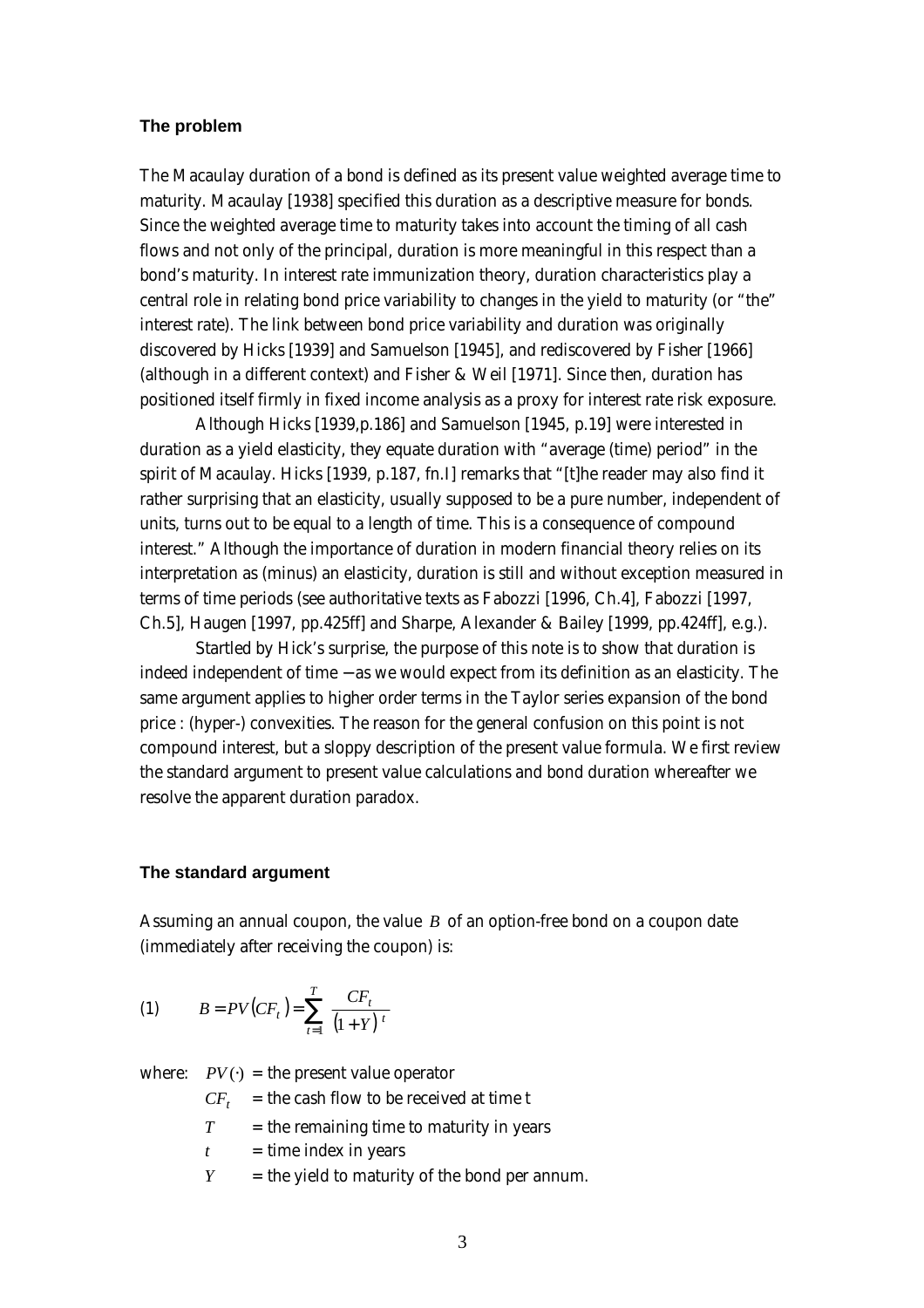When the term structure of interest rates is flat for all maturities, *Y* is "the" interest rate. The bond's cash flows are:

(2) 
$$
CF_t = c \cdot F
$$
 for  $t = 1,...,T-1$   
\n $CF_T = (1+c)F$ 

where:  $c =$  the coupon rate per annum  $F =$  the bond's face value.

Duration is defined as minus the (point) elasticity of the bond price with respect to one plus the yield to maturity:

(3) 
$$
D = -\frac{dB}{d(1+Y)} \cdot \frac{(1+Y)}{B} = \sum_{t=1}^{T} t \cdot \frac{PV(CF_t)}{B}
$$

Hence, the duration is the present value weighted average time to maturity in years.

When there are *n* cash flow periods per year, the formulas can easily be adapted by changing the unit of time from one period per year to *n* periods per year, viz. applying the following substitutions to the formulas (1), (2) and (3):

(4) 
$$
T \rightarrow nT
$$
  
\n $c \rightarrow c/n$   
\n $Y \rightarrow Y/n$ 

As a result, eq.(3) now gives the duration  $\,D_{n}\,$  measured in  $\,n\,$  periods per year. Dividing this duration by *n* yields the duration in years:

$$
(5) \tD = \frac{D_n}{n}
$$

Modified duration is then computed as:

$$
(6) \t Dmod = \frac{D}{(1+Y/n)}
$$

(See Fabozzi [1996, Ch.4] and Fabozzi [1997, Ch.5]).

## **The paradox resolved**

The valuation formula eq.(1) looks all too familiar and although we all understand the implied valuation recipe, a more scrutinous inspection reveals that it doesn't make any sense at all. The sloppy definition of the present value in eq.(1) is the source of the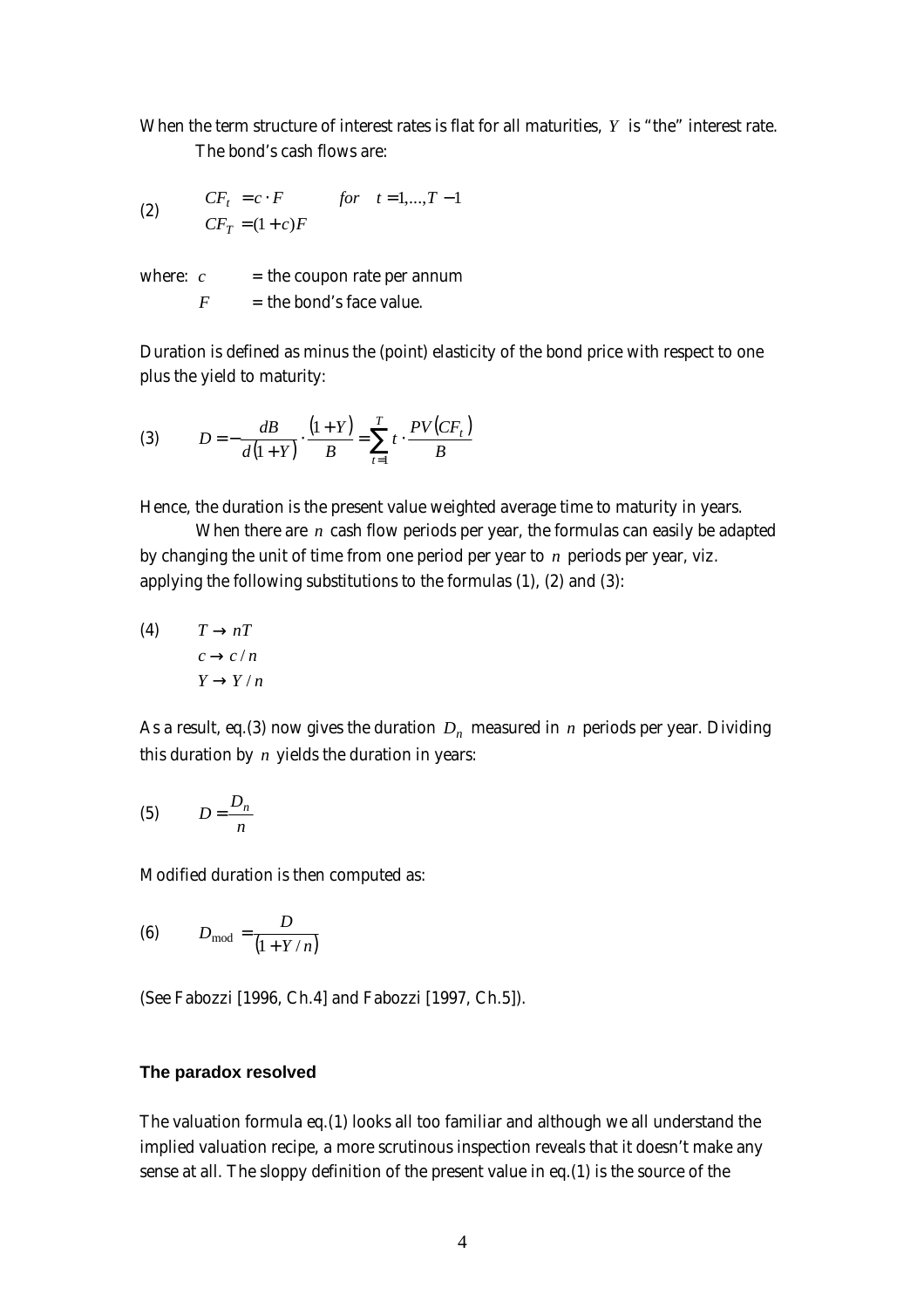interpretation error of duration. In order to show that duration is indeed dimensionless − as we expect from its definition as an elasticity − we must start from the proper general expression for the value of an option-free bond on a coupon date:

(7) 
$$
B = PV(CF_i) = \sum_{i=1}^{N} \frac{CF_i}{(1 + Y/m)^{i \cdot \Delta t \cdot m}}
$$

where:  $i =$  the index number for the cash flows

 $N =$  the number of remaining cash flows

 $m =$  the compounding frequency within one year

 $\Delta t$  = the time interval (in years) between the cash flow dates.

Hence, the remaining time to maturity in years is  $N \cdot \Delta t$ , the compounding interval for the yield is  $m^{-1}$  (in years) and the number of cash flows per year (the cash flow frequency) is given by  $\left(\Delta t\right)^{-1}$ . In this representation the cash flows are:

(8) 
$$
CF_i = \Delta t \cdot c \cdot F \qquad \text{for} \quad i = 1,...,N-1
$$

$$
CF_N = (1 + \Delta t \cdot c) F
$$

where c is again the coupon rate per annum. For notational simplicity but without loss of generality we have assumed that the cash flow dates are equally spaced; the necessary adjustment for accomodating unevenly spaced cash flows is obvious.

Eq.(7) may look unnecessarily complex, but this expression clearly reveals the dimensions of the relevant parameters. There are two crucial differences with eq.(1). First note that the summation index *i* now is indeed a pure number and has no longer the dimension time attached. In addition, the compounding frequency *m* appears explicitly in the expression of the discount factor thus allowing the familiar transformation of discrete compounding to continuous compounding:

$$
(9) \qquad \lim_{m \to \infty} \left(1 + Y/m\right)^{-i \cdot \Delta t \cdot m} = e^{-Y \cdot i \cdot \Delta t}
$$

In eq.(1) it is silently and incorrectly assumed that  $m = 1$ . Defining the dimension operator dim(⋅) , we have:

(10) 
$$
\dim(Y) = year^{-1}
$$

$$
\dim(m) = year^{-1}
$$

$$
\dim(\Delta t) = year
$$

$$
\dim(c) = year^{-1}
$$

Hence, *m* has the dimension time, so  $Y/m$  and  $\Delta t \cdot m$  are just numbers without any time dimension attached.